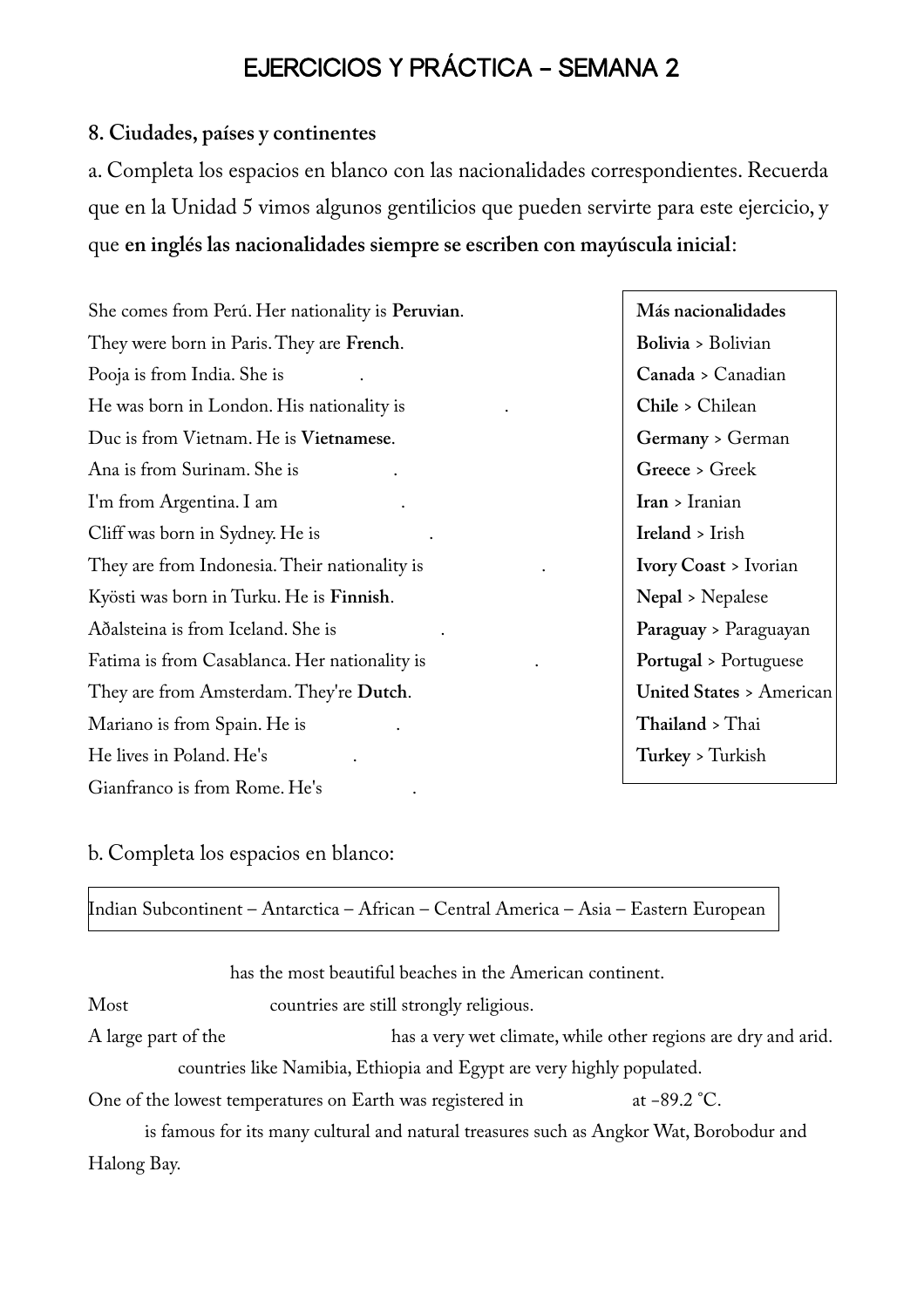c. Traduce estas frases al idioma opuesto:

Ámsterdam es una ciudad muy lluviosa. Pasta and pizza are typical Italian dishes. Thessaloniki is a Greek city with a lot of history. San Petersburgo es mi ciudad favorita en Rusia. Un día me gustaría visitar Estambul. Traditional Hungarian food is delicious. Los tesoros naturales de Islandia son increíbles. Thai temples are full of color and energy. People from Denmark are friendly but distant.

#### **9. Viajando en bus y tren**

a. Responde las siguientes preguntas:

Do you prefer travelling by train or bus?

Do you live near a train station?

Have you ever travelled on a sleeper train? And if so, did you like the experience?

Do you know how many train stations are there in Paris?

Do you enjoy travelling by night?

How much does a one-way urban bus ticket cost in your city?

Do you think you will need a ticket to Barcelona this year?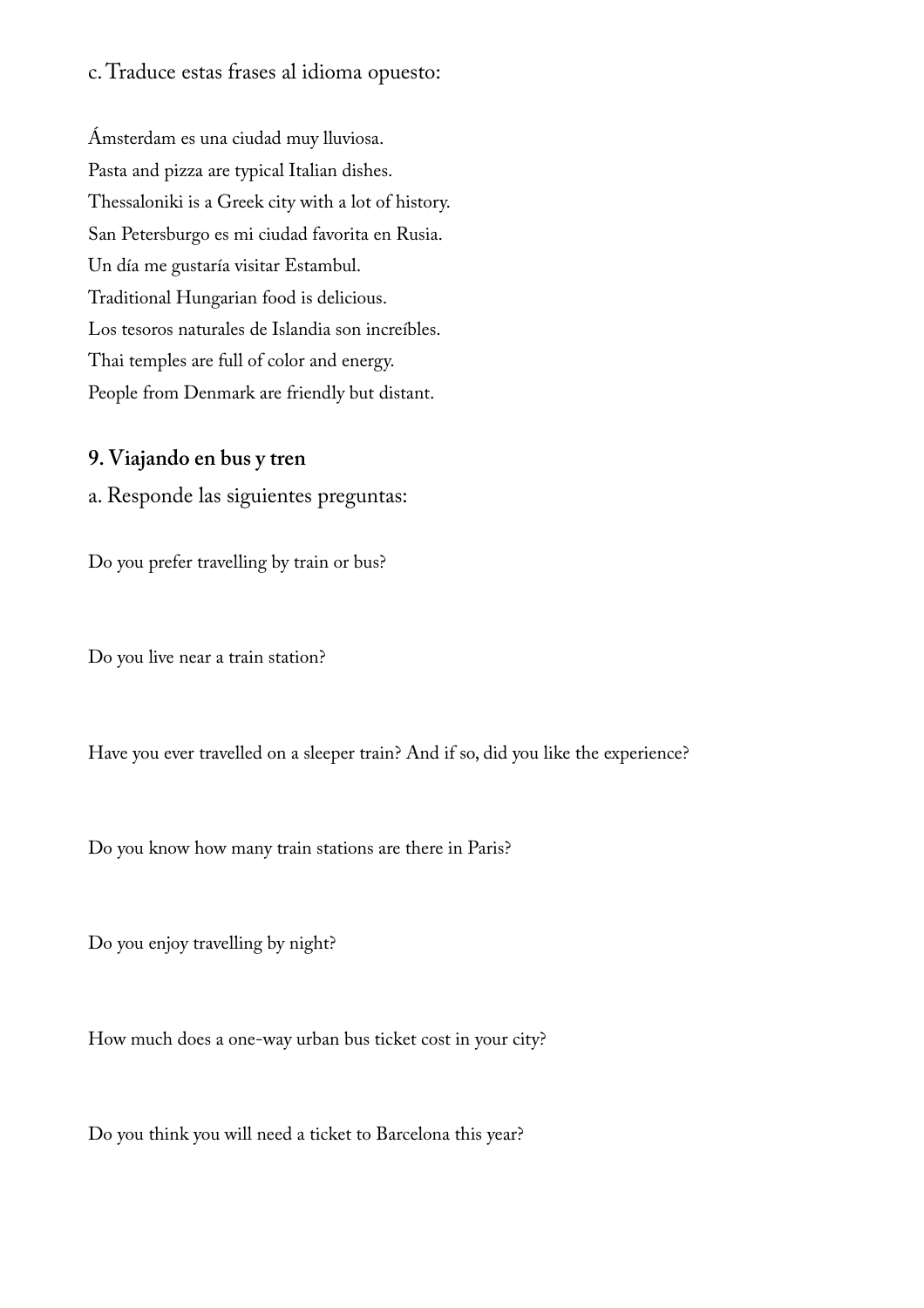#### **10. Haciendo planes**

a. Completa los espacios en blanco:

Would you to have dinner with me? I'm , I can't. I will be busy all day. I like your plan, it sounds really . Are you on Wednesday afternoon? We could watch a movie together. I'm going to a concert tomorrow. Would you like to with me? Do you have any for Friday night? I would like to go with you, but I have something to do that day. What Saturday? Are you free? What time would you like to ? Is 9:30 okay for you? I'll you tonight at the movies.

#### **11. Pidiendo y dando direcciones**

a. Traduce las siguientes frases:

Could you tell me how to get to the airport? I think I'm lost. Could you please help me? I don't know how to get to the bus station. I'm looking for the nearest bank. You have to keep going for another two blocks. I can't remember the address. My apartment is right next to the church. Excuse me, how far are we from the main square? We are three blocks away from the old town. Do you know how far is it to the next gas station? Thanks for your help! I'm looking for the public library. Can you tell me where the cathedral is? We need to turn right at the next traffic light. We are here. Is this the way to the main avenue?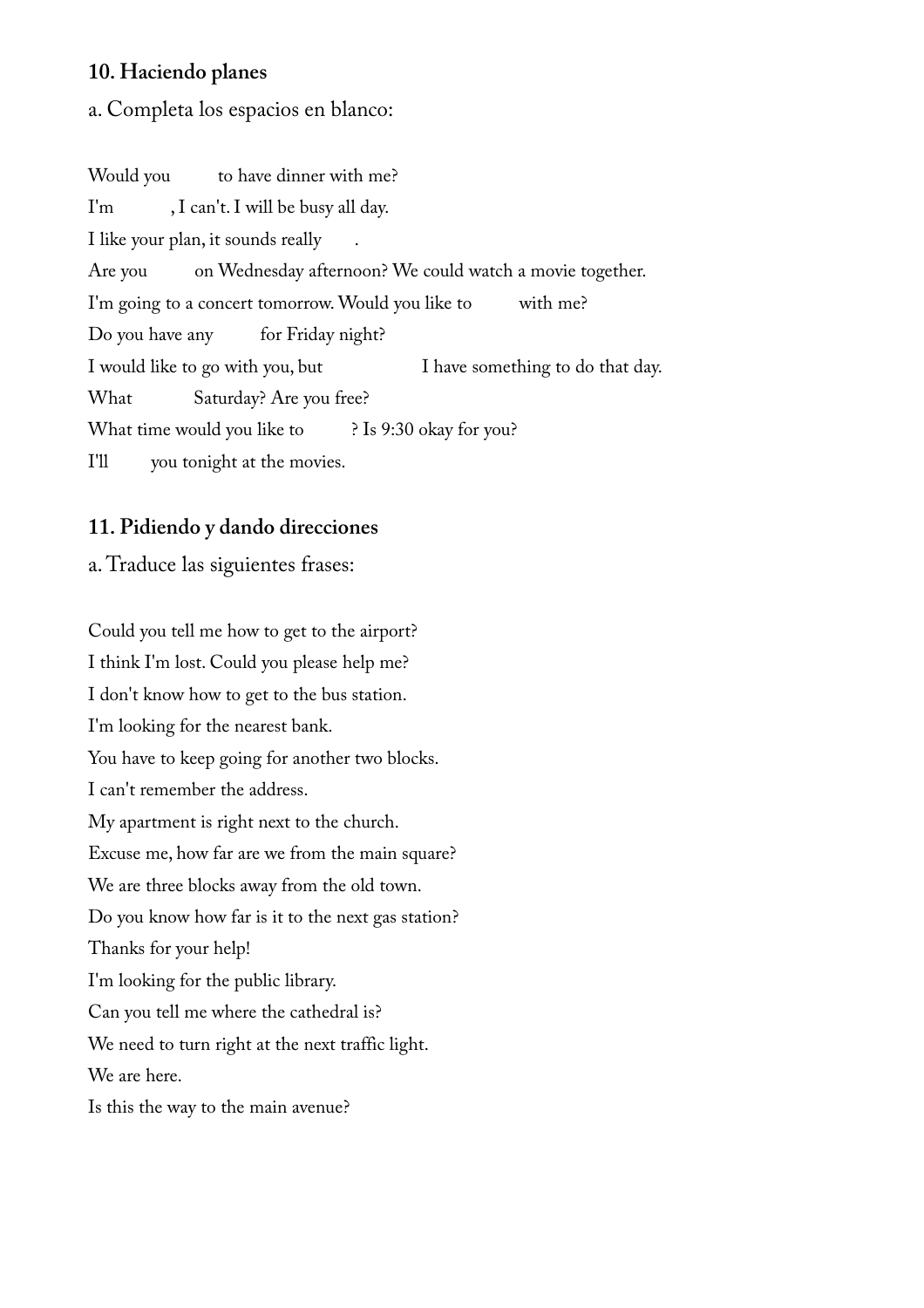## **12. Pidiendo ayuda**

a. Al lado de cada frase de la primera columna, escribe el número de la frase de la segunda columna que la completa:

- Could you explain this sentence to me? 1- I can't understand the language. Can we call an ambulance? 2- I can't be late. I have no money. 3- I can't find the address of my hotel. Can we go faster? 4- I would like to make a booking. Do you have a Portuguese dictionary? 5- I don't understand what this means. I need to phone the airline.  $\overline{6}$ - The rack is very high for me. I need a map.  $7 - I$  need to call my friend. Is there any double room available for tonight? 8- I'm feeling sick. Can you help me with my backpack? 9- My suitcase has been lost.
- Do you have a mobile phone I can borrow? 10- I have been robbed.

### **13. Comprendiendo las ciudades y su historia**

a. Responde libremente las siguientes preguntas:

Excuse me, where is the nearest hospital?

In which year was your city built?

What is the oldest church or religious place you have ever visited?

Are there many old towns in your country?

Can you name at least three historical sites in Europe?

Why do you think Venice is such a popular city among tourists?